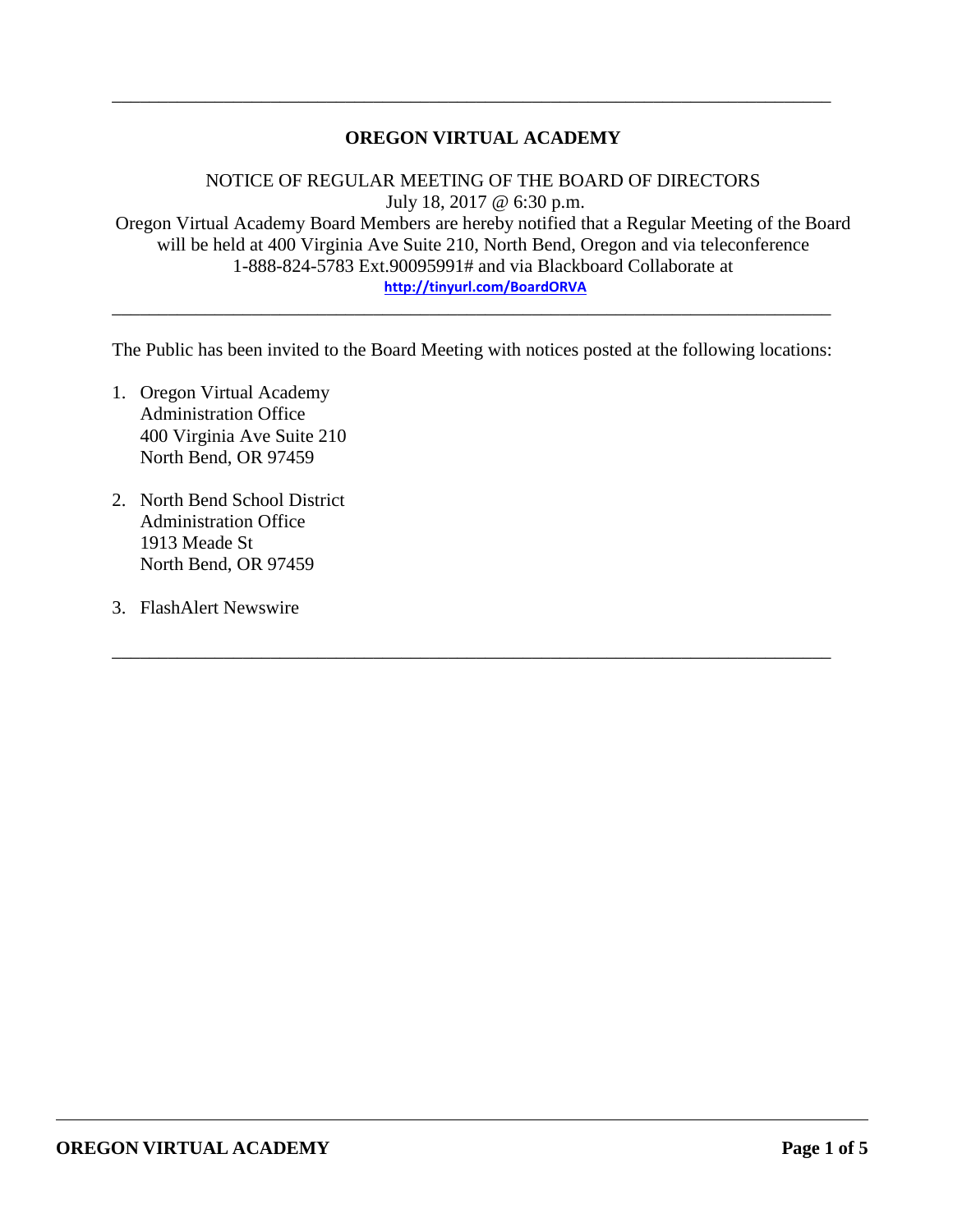## **AGENDA REGULAR MEETING AGENDA**

# **BOARD OF DIRECTORS OREGON VIRTUAL ACADEMY**

**Tuesday, July 18th , 2017 6:30 p.m.** ORVA Office 400 Virginia Ave Suite 210 North Bend, OR 97459

# **INSTRUCTIONS FOR PRESENTATIONS TO THE BOARD BY PARENTS AND CITIZENS**

The Oregon Virtual Academy welcomes your participation at the School's Board meetings. The purpose of a public meeting of the Board of Directors is to conduct the affairs of the School in public. We are pleased that you are in attendance and hope that you will visit these meetings often. Your participation assures us of continuing community interest in our School. To assist you in the ease of speaking/participating in our meetings, the following guidelines are provided.

- 1. Agendas are available to all audience members at the door to the meeting or by requesting the agenda from School Officials (541-751-8060).
- 2. The "Public Comment" portion is set aside for members of the audience to raise issues that are not specifically on the agenda. These presentations are limited to three (3) minutes and total time allotted to non-agenda items will not exceed fifteen (15) minutes. The Board may give direction to staff to respond to your concern or you may be offered the option of returning with a citizen-requested item.
- 3. When addressing the Board, speakers are requested to stand, to state their name and address, and to adhere to the time limits set forth.
- 4. Citizens may request that a topic related to school business be placed on a future agenda by submitting a written request at least seventy-two (72) hours in advance of any regular meeting. Once such an item is properly placed on the agenda, the Board can respond, interact, and act upon the item.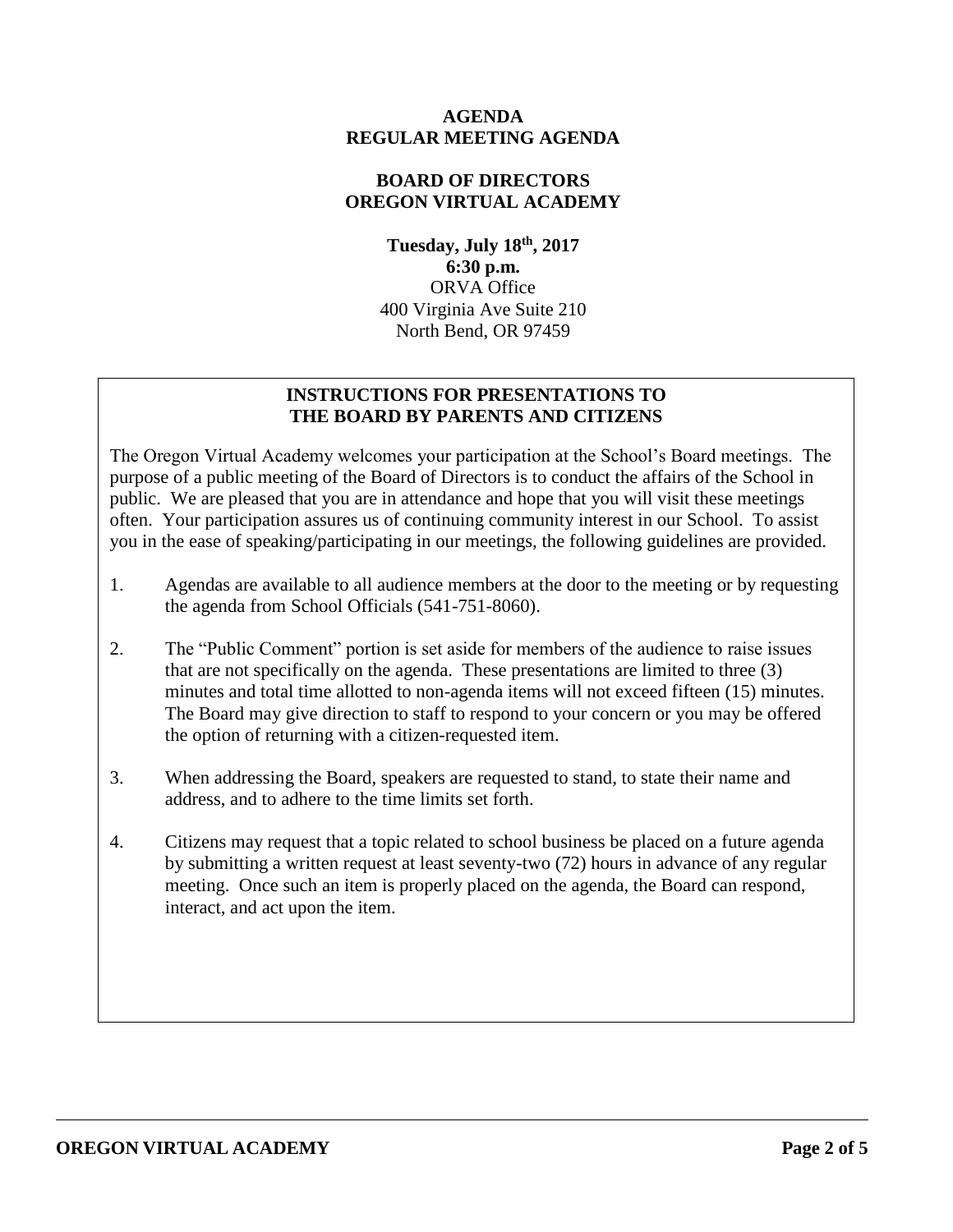# **I. PRELIMINARY**

**A.** Call To Order

Meeting was called to order by the Board Chair at P.M.

**B.** Roll Call

| <b>Member</b>       | Title                      | Term      | <b>Present</b> | <b>Absent</b> | In | Out |
|---------------------|----------------------------|-----------|----------------|---------------|----|-----|
| Vacant              | Member                     | 2015-2018 |                |               |    |     |
| Mr. Michael Herndon | Member                     | 2015-2018 |                |               |    |     |
| Mrs. Cindy Taylor   | Secretary                  | 2016-2019 |                |               |    |     |
| Mr. Steven Isaacs   | Member                     | 2016-2019 |                |               |    |     |
| Mr. Brian Bray      | Temporary<br>Chairman      | 2016-2019 |                |               |    |     |
| Mr. Barry Jahn      | Temporary<br>Vice Chairman | 2017-2020 |                |               |    |     |
| Mr. Sean Weidert    | Temporary<br>Treasurer     | 2017-2020 |                |               |    |     |

**C.** Approval of Previous Board Meeting Minutes Approve the May 16<sup>th</sup>, 2017, June 19<sup>th</sup>, June 20<sup>th</sup>, June 27<sup>th</sup>, and June 29<sup>th</sup> Board Meeting Minutes.

| <b>Member</b>       | <b>Motion</b> | Aye           | <b>No</b>            | <b>Abstain</b> | <b>Absent</b> |
|---------------------|---------------|---------------|----------------------|----------------|---------------|
| Vacant              |               |               |                      |                |               |
| Mr. Michael Herndon |               |               |                      |                |               |
| Mrs. Cindy Taylor   |               |               |                      |                |               |
| Mr. Steven Isaacs   |               |               |                      |                |               |
| Mr. Brian Bray      |               |               |                      |                |               |
| Mr. Barry Jahn      |               |               |                      |                |               |
| Mr. Sean Weidert    |               |               |                      |                |               |
| Motion              | Carried(      | Not Carried() | $Vote,(A)$ $(N)(Ab)$ | Tabled(        |               |

# **II. COMMUNICATIONS**

**A.** PUBLIC COMMENTS:

No individual comment shall be for more than three (3) minutes and the total time for this purpose shall not exceed fifteen (15) minutes. Board members may respond to comments however no action can be taken. The Board may give direction to staff following comment.

- **B.** BOARD/STAFF DISCUSSION
	- 1. Head of School Report:
		- a. HOS Report
		- b. K12 Club Leader Contract –Jamie Stiles, FAST Coordinator
		- c. Therapy/Related Services Agreement

# 2. Board of Directors Discussion:

- a. ORVA Administration Position Transition Status
- b. New Member Candidate for Open Board Position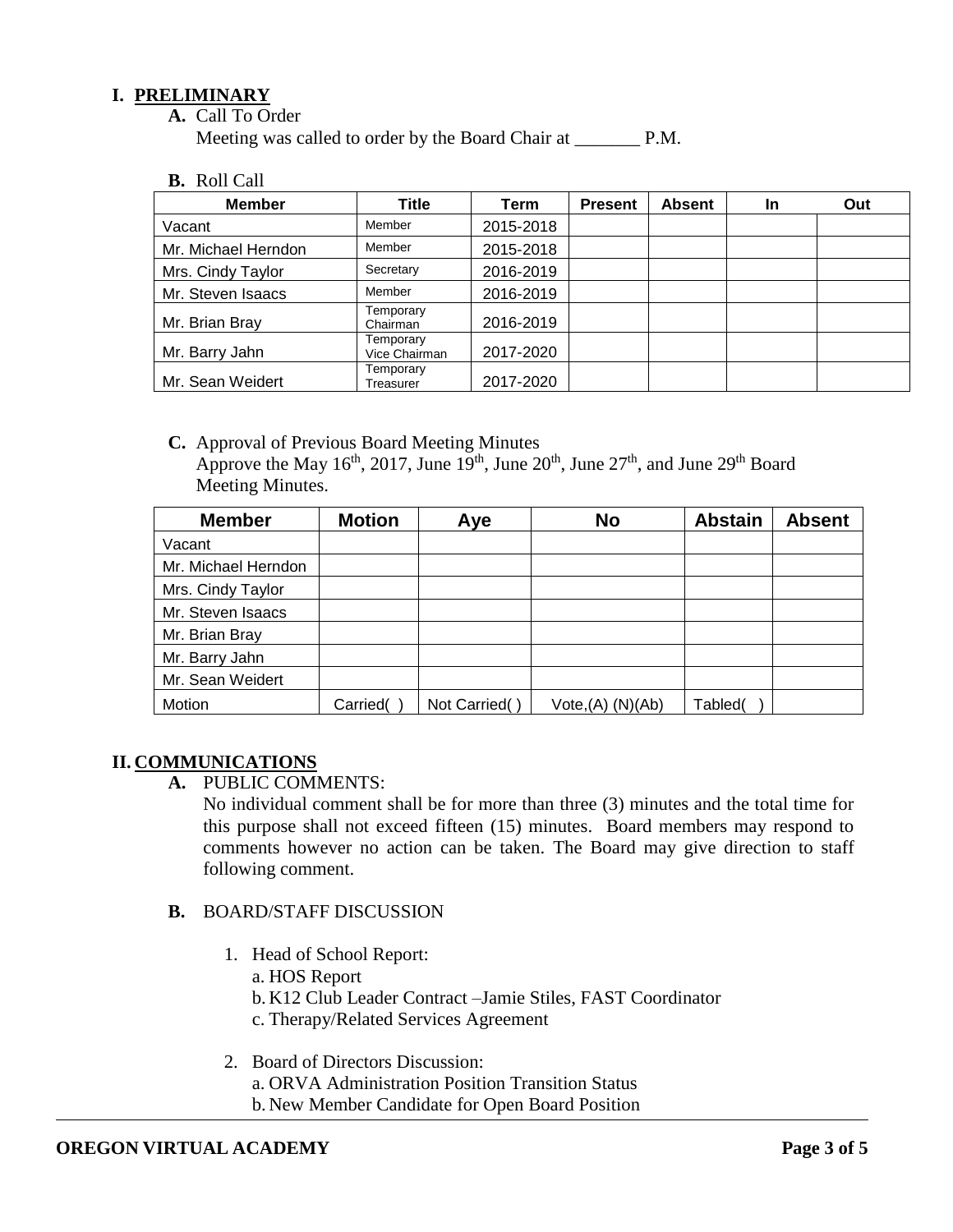c. Last Audit Report to Board Members

- d. ORS Chapter 338
- e. League of Oregon Charter Schools
- f. Staff Resignation Procedures
- g.Central Document Repository
- h. School Board Policies
- i. Agenda/Minute Workflow
- j. Teachers to the Board Committee Update Barry Jahn, Board Member

## **III. CONSENT AGENDA ITEMS**

All matters listed under the consent agenda are considered by the Board to be routine and will be approved/enacted by the Board in one motion in the form listed below. Unless specifically requested by a Board member for further discussion or removed from the agenda, there will be no discussion of these items prior to the Board votes on them. The Head of School recommends approval of all consent agenda items.

#### **A.** ITEMS FOR APPROVAL

- 1. Staff Resignations
	- a. Katie Lee Family Resource Coordinator
	- b. Megan Free Compliance Liaison
	- c. Jason Isbell Special Education
	- d. Beau Neal Secondary Lead Teacher

Motion\_\_\_\_\_\_\_\_\_\_\_\_\_\_\_\_ Second\_\_\_\_\_\_\_\_\_\_\_\_\_\_\_\_\_\_

#### **IV.SCHEDULED FOR ACTION**

- **A.** PERSONNEL
- **B.** BUSINESS

#### 1. IV-BDRPT-01\_07-18-17

Consideration to Approve the K12 Club Leader Contract

| <b>Member</b>       | <b>Motion</b> | Aye          | <b>No</b>                     | <b>Abstain</b> | <b>Absent</b> |
|---------------------|---------------|--------------|-------------------------------|----------------|---------------|
| Vacant              |               |              |                               |                |               |
| Mr. Michael Herndon |               |              |                               |                |               |
| Mrs. Cindy Taylor   |               |              |                               |                |               |
| Mr. Steven Isaacs   |               |              |                               |                |               |
| Mr. Brian Bray      |               |              |                               |                |               |
| Mr. Barry Jahn      |               |              |                               |                |               |
| Mr. Sean Weidert    |               |              |                               |                |               |
| Motion              | Carried(      | Not Carried( | Vote <sub>1</sub> (A) (N)(Ab) | Tabled(        |               |